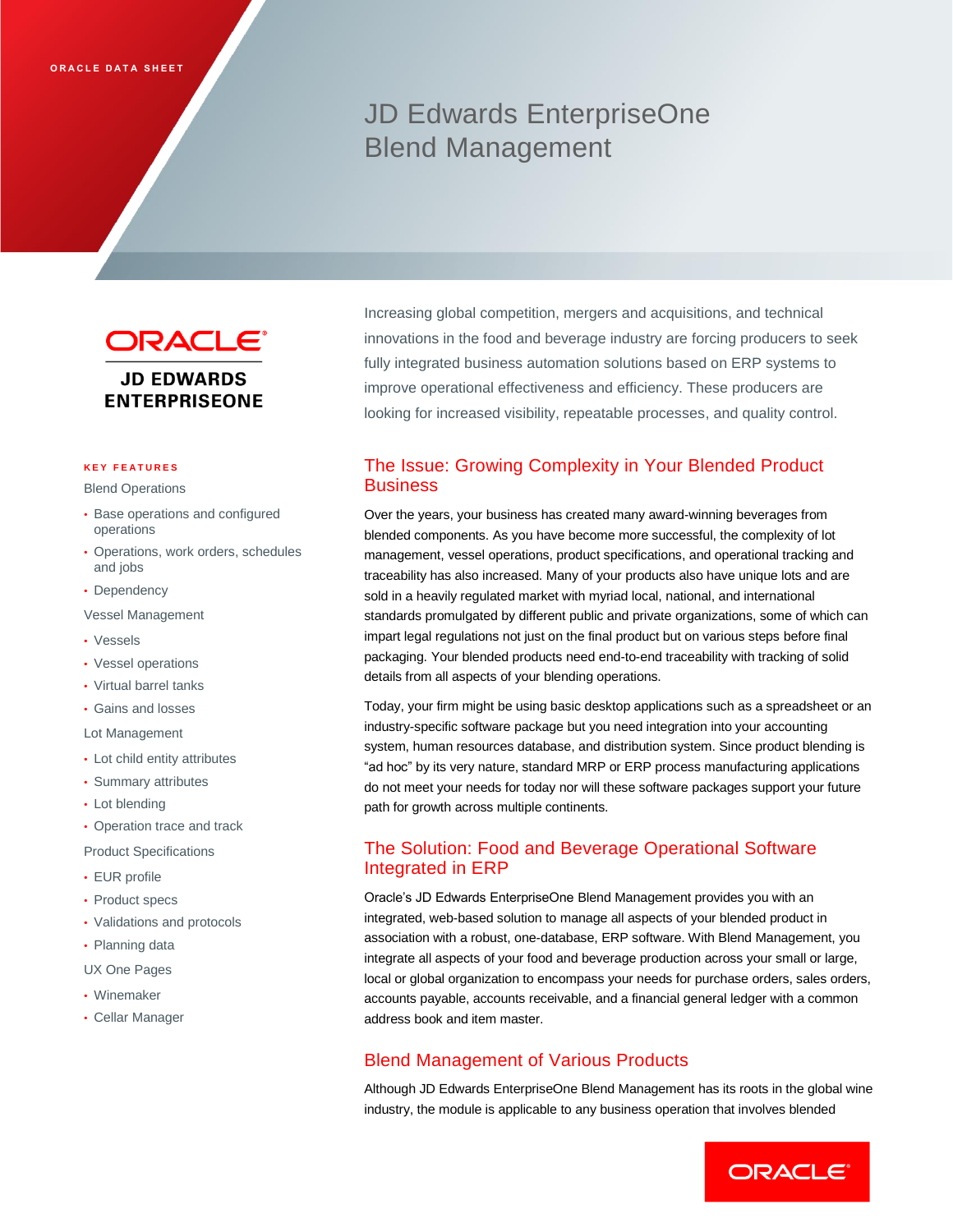liquids for human consumption including:

Juices

ī

- Distilled spirits
- Powders or aggregates

### Solving a Plethora of Problems

Your products have unique values for each production method. With JD Edwards EnterpriseOne Blend Management, you identify weighted averages, and maximum and minimum values for each component of the blend. Managed blends include tracked component lots for different products. Consider these questions:

- Which products contain Grower ABC's grapes?
- Product 123 is made up of which block's berries?
- Which product lots contain additive 345?

Your operation may also require answers to complex, yet typical, scenarios for production. For example, with Blend Management you accumulate and apply the attributes of individual barrels to a final product configuration. Consider a group of 5 American oak barrels and 15 French oak barrels that result in a style of 75 percent French oak and 25 percent American oak.

Similarly, operational monitoring goes well beyond product management. You configure multiple operations to be performed on your product during its creation and storage, check individual status flags and data fields for each specific step, and track the effects of individual, actual value, attributes. For example, the operational effect of the attribute "material type" can be tracked to each resulting lot of juice produced at your facility.

#### Feature/Function Highlights

- **Maintain key lot attributes:** Lot attributes are recalculated whenever an activity is performed against a blend lot. In addition, because work can be scheduled for the future, any change to any of these lot attributes on the current lot is pushed forward to all associated activities in the future. Lot attributes include:
	- Source **composition** (harvest, variety and appellation, expressed in percentages)
	- **Quality** results
	- Cumulative **additives** (expressed in parts per million)
	- Additive Threshold Checking—Specify active ingredient limits per specific operation level or the cumulative result for all operations over a blend lot.
	- Component **costs**
	- End use reservation (intended use of the material)
- **Sample Management:** Manage sampling requirements, including sample size, container, instructions**, and** the ability to reuse samples for more than one quality test to gain visibility and control over the sampling process.
- **Manage vessels:** View the current blend lot attributes in a vessel, as well as planned lots from future operations, and a history of lots from completed operations.
	- Override Lot Attributes—retains user overrides of lot attributes when making a new vessel assignment or swapping out vessels so the operator does not have to re-enter the information, thus improving productivity and reducing errors.
- **Define and manage blend activities:** Define an overall blend process with configured operation types giving producers control and visibility. Each configured